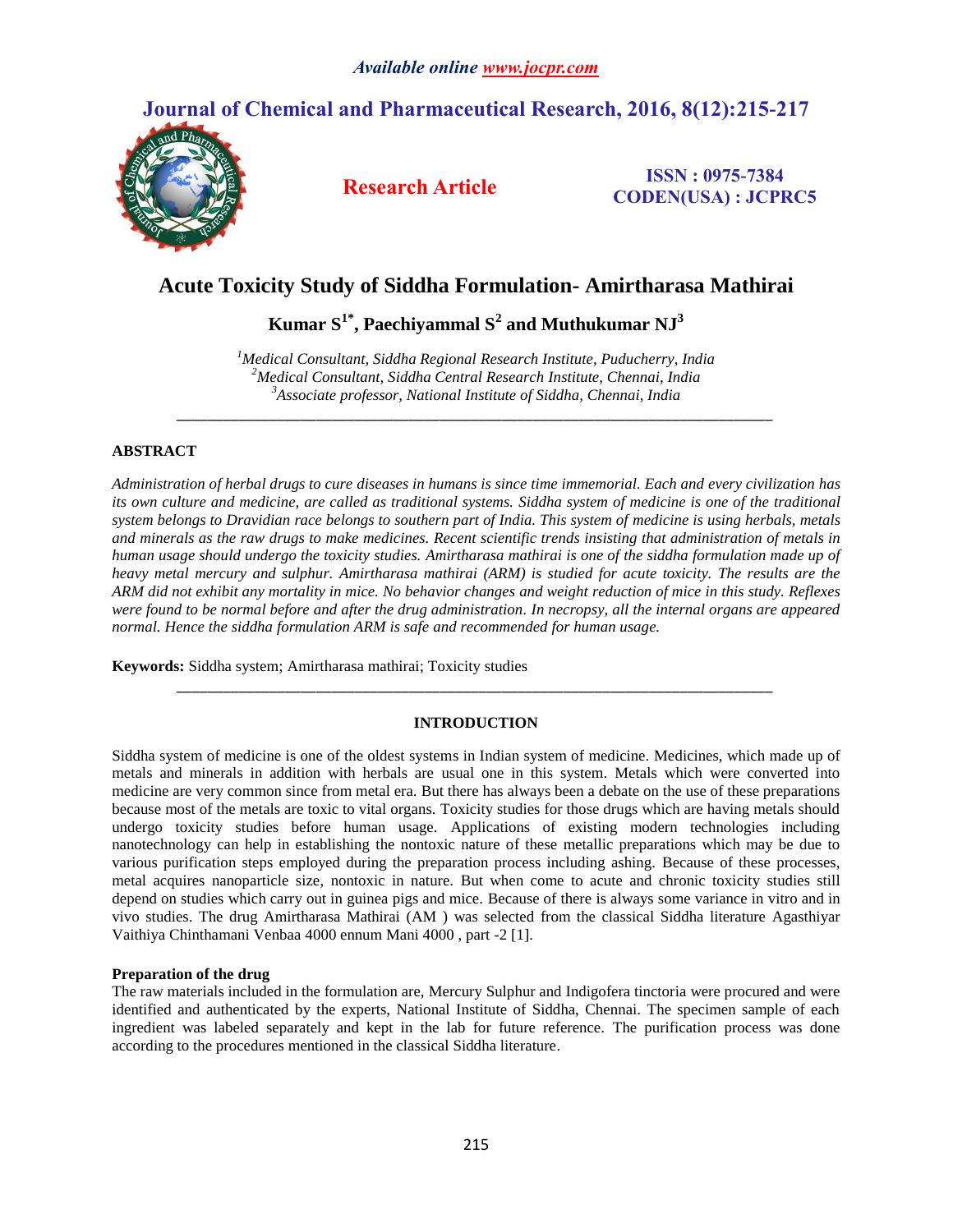## **MATERIALS AND METHODS**

 $\mathcal{L}_\mathcal{L} = \{ \mathcal{L}_\mathcal{L} = \{ \mathcal{L}_\mathcal{L} = \{ \mathcal{L}_\mathcal{L} = \{ \mathcal{L}_\mathcal{L} = \{ \mathcal{L}_\mathcal{L} = \{ \mathcal{L}_\mathcal{L} = \{ \mathcal{L}_\mathcal{L} = \{ \mathcal{L}_\mathcal{L} = \{ \mathcal{L}_\mathcal{L} = \{ \mathcal{L}_\mathcal{L} = \{ \mathcal{L}_\mathcal{L} = \{ \mathcal{L}_\mathcal{L} = \{ \mathcal{L}_\mathcal{L} = \{ \mathcal{L}_\mathcal{$ 

#### **Principle**

Acute toxicity was carried out in Swiss albino mice with a single exposure of 10 times of the recommended therapeutic dose of test compound the study duration will be 14 days [2-7].

| Animal species                | $\sim$         | Swiss albino mice        |
|-------------------------------|----------------|--------------------------|
| Age / Weight / Size           | $\mathcal{L}$  | 6 weeks. Mice-20-25 gms. |
| Gender                        | $\mathcal{L}$  | Both male and female [8] |
| Number of Animals             | $\mathcal{L}$  | Mice: $10$               |
| <b>Acclimatization Period</b> | $\mathbb{R}^n$ | 7 Days                   |
| Clinical dose                 |                | $260 \text{ mg}$ \day    |

| S.No      | Group                                   | No of mice                             |
|-----------|-----------------------------------------|----------------------------------------|
|           | Vehicle control (saline)                | $10(5 \text{ male}, 5 \text{ female})$ |
| $\bigcap$ | Toxic dose 10X therapeutic dose(4.68mg) | $10(5 \text{ male}, 5 \text{ female})$ |

#### **Test animals**

Test animals were obtained from the animal laboratory of the King institute, Chennai and stocked at National institute of siddha, Chennai. All the animals were kept under standard environmental condition  $(27 + or - 2$  degree c).The animals had free access to water and standard pellet diet (Sai Durga foods pvt.ltd, Bangalore).The principles of laboratory animal care were followed and the Institutional ethical committee approved the use of animals and the study design. (1248/ac/09/CPCSEA/February/ 2012)

## **Route of administration**

Oral route was selected, because it is the normal route of clinical administration.

## **Test substance and vehicle**

The Amirtharasa mathirai is Black in colour. The test substance is insoluble in water, in order to obtain and ensure the uniformity in drug distribution the drug is dissolved by aqueous Tween 80 solution (10%).

#### **Administration of doses**

Amirtharasa mathirai was suspended in aqueous Tween 80 solution (10%), with uniform mixing and it was administered to the groups in a single oral dose .The control groups were received equal volume of the vehicle. The animals were weighed before giving the drug. The dose level was calculated according to body weight, and surface area. Since the clinical dose was 260mg\day it was converted to animal dose (4.68mg) and then administered. The principle of laboratory animal care was followed [9-12].

#### **Observations**

Observations were made and recorded systematically and continuously observed as per the guideline after substance administration [9]. The animals were monitored for behavioral parameters like

1. Awareness: Alertness, Visual placing, Stereotype, Passivity

2. Mood: Grooming, Restlessness, Irritability, Fearfulness

3. Motor activity: Spontaneous activity, Reactivity, Touch response, Pain response.

Animals were observed for body weight and mortality for 14 days. If animals died during the period of study, the animals were sacrificed. At the end of the  $14<sup>th</sup>$  day all animals were sacrificed and necropsy was done [13].

#### **Body weight**

Individual weight of animals was determined before the test substance was administered and daily for 14 days. Weight changes were calculated and recorded. At the end of the test, surving animals were weighed and sacrificed [11].

# **RESULTS**

Amirtharasa mathirai at the dose 4.68mg/animal did not exhibit any mortality in mice. No behavior changes were noted for the first 4 hours and for the next 24 hours and throughout the study period of 14 days. No weight reduction